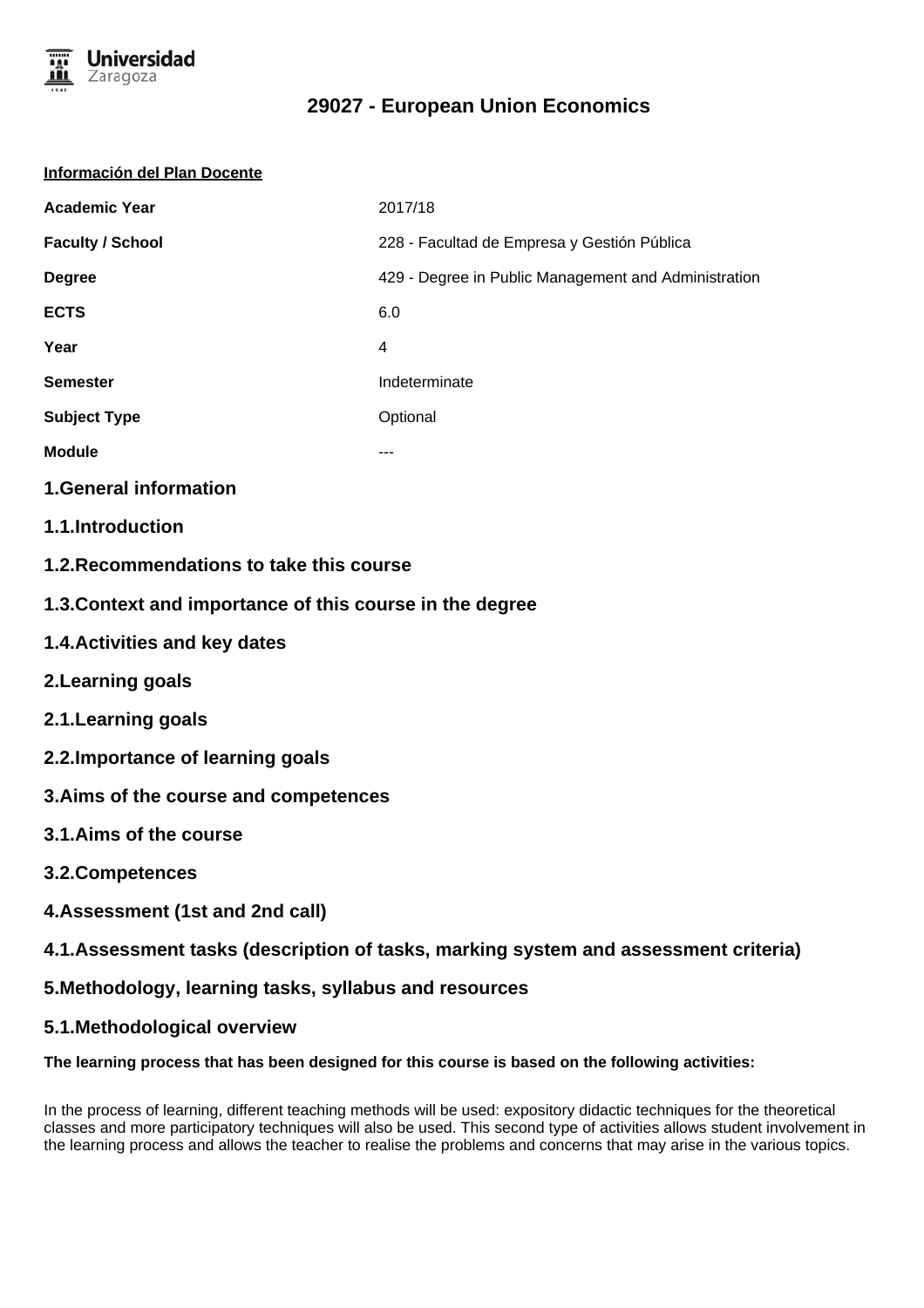

## **29027 - European Union Economics**

In addition to the scheduled classes, the student must make an effort to study and be familiar with the basic content of the course.

## **5.2.Learning tasks**

#### **The programme offered to the students to help them achieve the learning results includes the following activities:**

**1:** Theoretical Classes: these will consist of lectures, in which the fundamental concepts of the topics of the programme will be explained by the teacher.

**2:** Practical Classes: two kind of activities will be used:

- Activities to learn theoretical concepts but with the active participation of the students, because they will apply already acquired knowledge to the understanding of new concepts.
- Resolution of practical exercises.

**3:** Tutorials: they allow a more direct and personal support to students in order to answer questions about the contents of the subject and guide them in their studies and in the resolution of exercises. These tutorials may be individual or in a group.

## **5.3.Syllabus**

#### **MODULE I. INTRODUCTION: THEORY OF ECONOMIC INTEGRATION AND A GLOBAL VIEW OF EUROPEAN INTEGRATION**

Lesson 1. Basic foundations of economic integration theory

Lesson 2. A global view of the European integration process

#### **MODULE II. THE INTEGRATION OF MARKETS**

Lesson 3. The EU Customs Union and external trade policy

Lesson 4. The elaboration of the European Single Market

#### **MODULE III. MONETARY INTEGRATION**

Lesson 5. Monetary Integration

#### **MODULE IV. THE BUDGET OF THE EU AND INTERNAL POLICIES**

Lesson 6. The Budget of the European Union

Lesson 7. The Cohesion Policy of the European Union